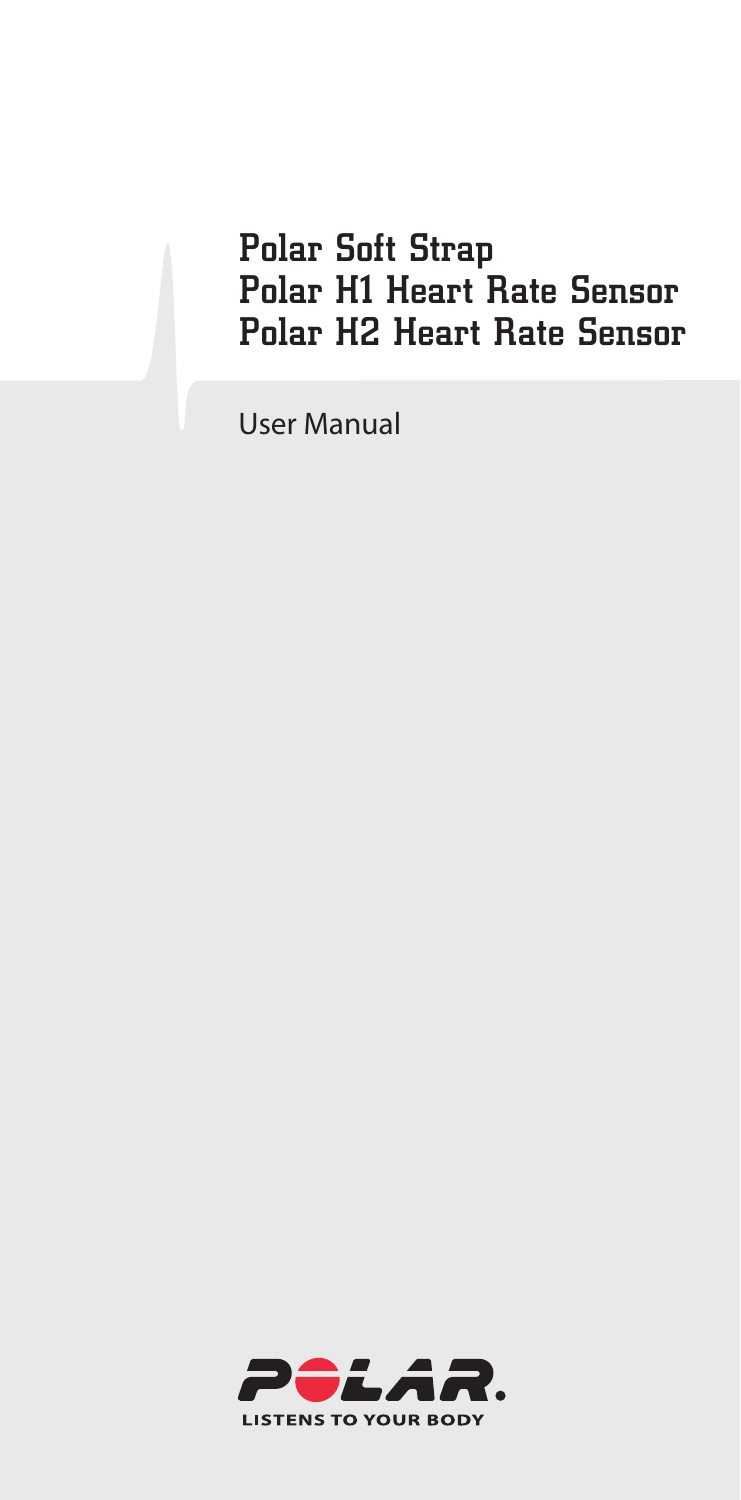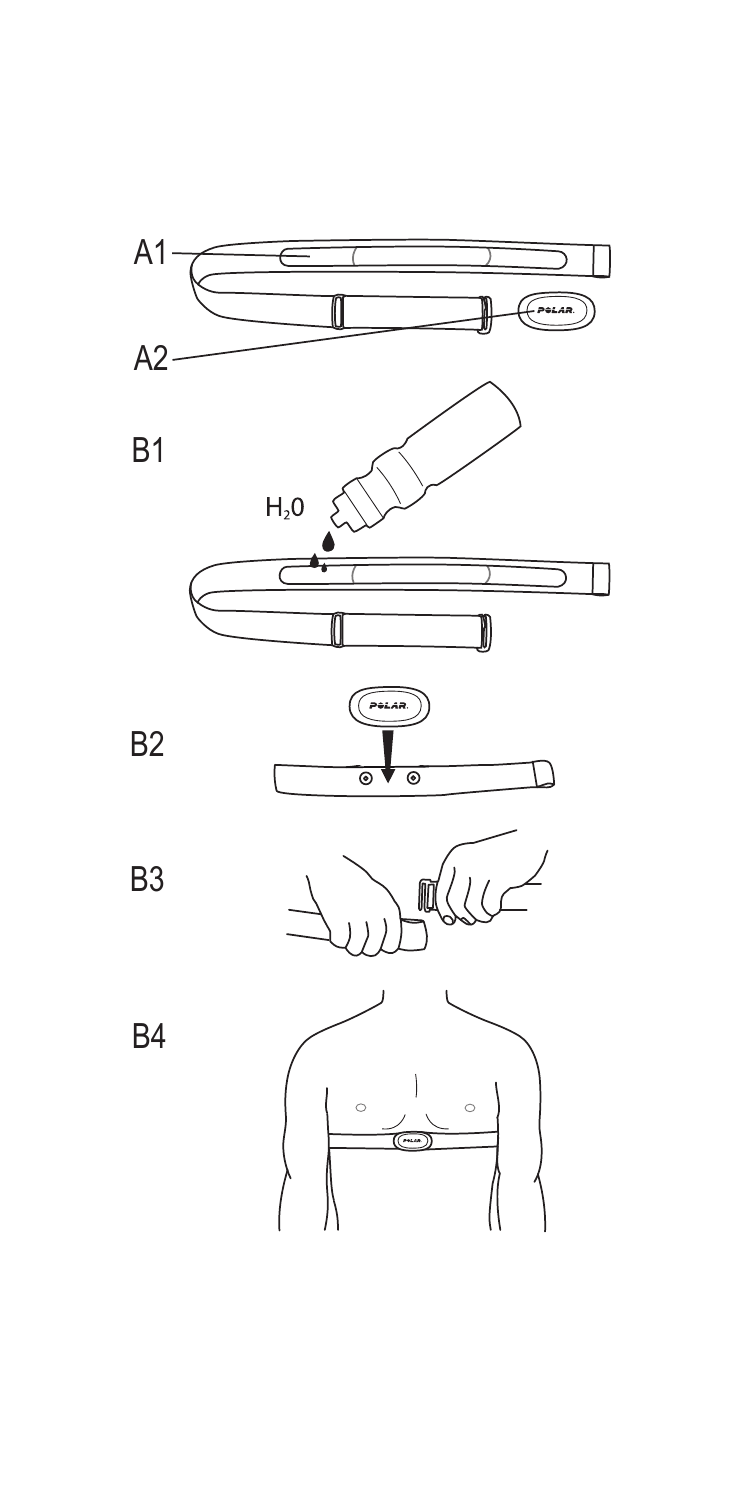## **ENGLISH**

This user manual contains instructions for Polar Soft strap, and Polar H1 and H2 heart rate sensors. The model of your heart rate sensor is printed on the connector.

The latest version of this user manual can be downloaded at www.polar.com/support. For video tutorials, go to www.polar.com/support/video\_tutorials.

Please follow the pictures on the front and back covers.

#### **Heart Rate Sensor Parts**

- 1. The plastic **electrode areas** on the reverse side of the strap detect heart rate. Picture A1.
- 2. The **connector** sends the heart rate signal to the training computer. Picture A2.

Polar heart rate sensors enable training in a group without interference from other heart rate sensors.



Heart rate sensors with Polar specific magnetic data transmission technology, e.g. Polar H1 and H2, can be used with compatible gym equipment.

#### **Wear the Heart Rate Sensor**

- 1. Moisten the electrode areas of the strap. Picture B1.
- 2. Attach the connector to the strap. Picture  $B2$
- 3. Tie the strap around your chest, just below the chest muscles, and attach the hook to the other end of the strap. Picture B3.
- 4. Adjust the strap length to fit tightly but comfortably.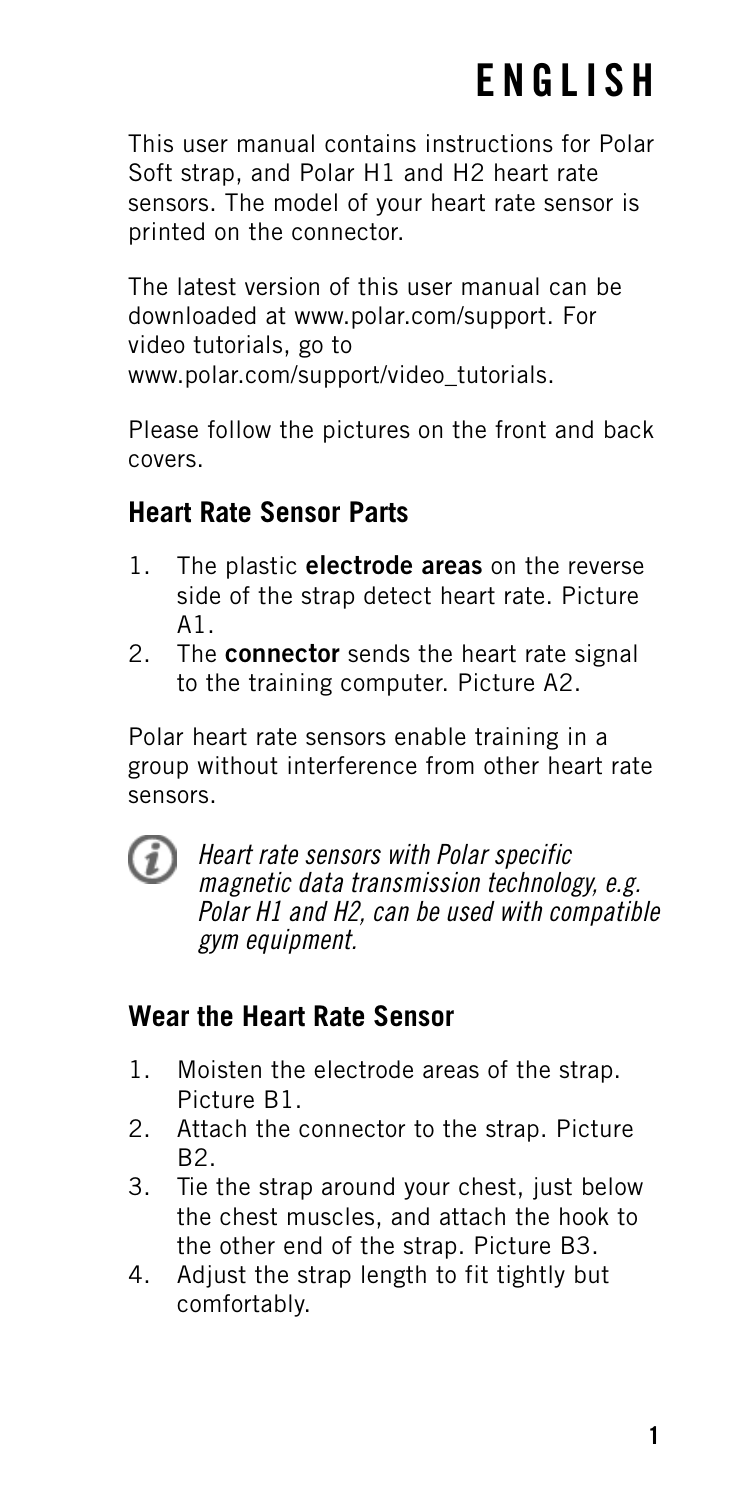5. Check that the moist electrode areas are firmly against your skin and that the Polar logo of the connector is in a central and upright position. Picture B4.



See detailed washing instructions in the Caring for Your Heart Rate Sensor section.

#### **Using a New Heart Rate Sensor**

When you purchase a new Polar H2 heart rate sensor, it has to be paired with the training computer in order to measure your heart rate. See your Polar training computer's user manual for instructions on how to take the heart rate sensor into use.

#### **Using Your Heart Rate Sensor in Water**

Polar H1 and Polar H2 heart rate sensors can be used in water activities with training computers that use magnetic data transmission. Please notice that sea and pool water are very conductive, and electrodes may short-circuit, preventing ECG signals from being detected by the heart rate sensor.

When using a bathing suit, the best performance is achieved by wearing the heart rate sensor underneath it.

#### **Caring for Your Heart Rate Sensor**

The heart rate sensor is a high-tech instrument that should be handled with care. Follow the caring instructions to ensure reliable measurement and to maximize the life span of the heart rate sensor. The following instructions will help you fulfill guarantee obligations.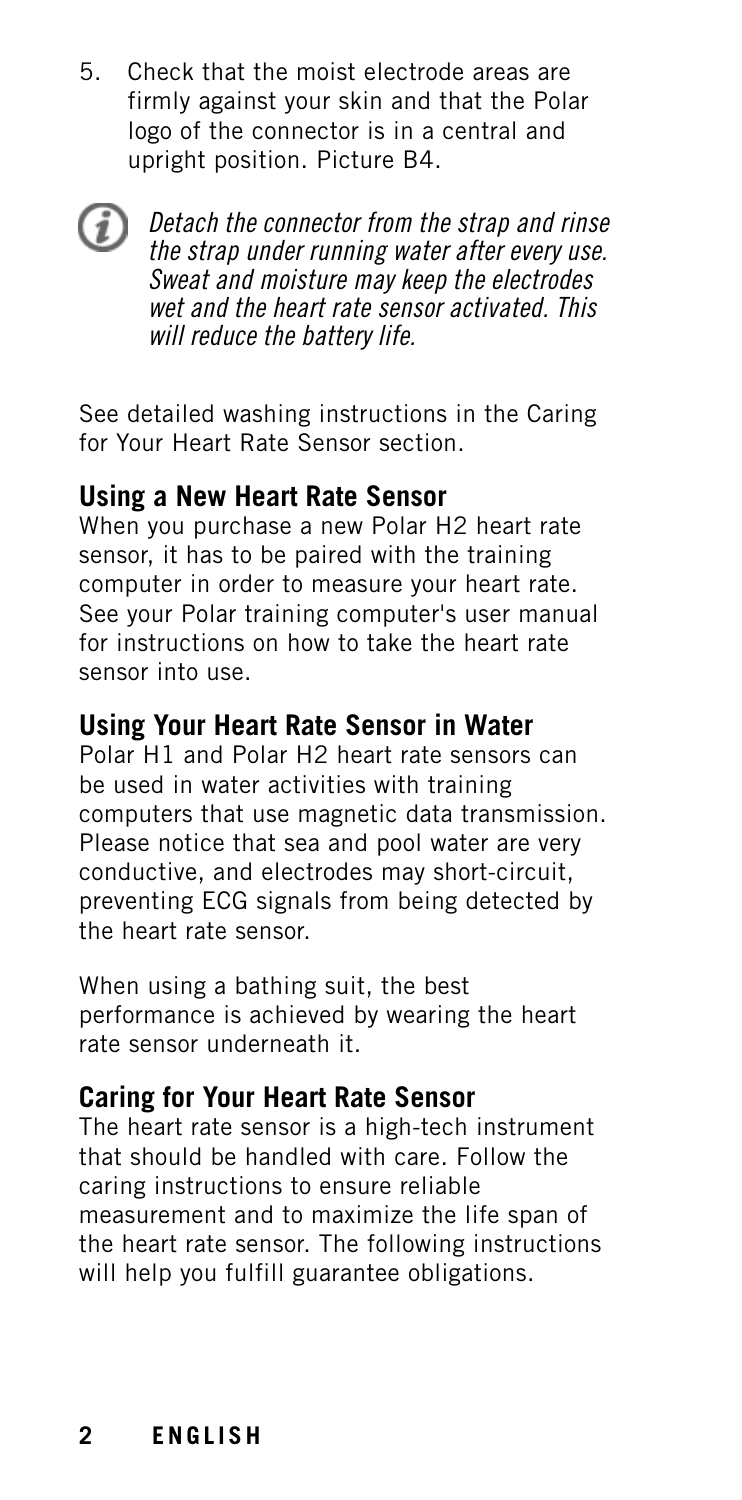**Connector:** Detach the connector from the strap after every use and dry the connector with a soft towel. Clean the connector with a mild soap and water solution when needed. Never use alcohol or any abrasive material (eg. steel wool or cleaning chemicals).

**Strap:** Rinse the strap under running water after every use and hang to dry. Clean the strap gently with a mild soap and water solution when needed. Do not use moisturizing soaps, because they can leave residue on the strap. Do not soak, iron, dry clean or bleach the strap. Do not stretch the strap or bend the electrode areas sharply.

**Dry and store the strap and the connector separately, to maximize the heart rate sensor battery lifetime.** Keep the heart rate sensor in a cool and dry place. Do not store the heart rate sensor wet in non-breathing material, such as a sports bag, to prevent snap oxidation. Do not expose the heart rate sensor to direct sunlight for extended periods.



Check the label on your strap to see if it is machine washable. Never put the strap or the connector in a dryer!

#### **Service**

During the two-year guarantee/warranty period we recommend that you have service, other than battery replacement, done by an authorized Polar Service Center only. The warranty does not cover damage or consequential damage caused by service not authorized by Polar Electro. For contact information and all Polar Service Center addresses, visit www.polar.com/support and country specific websites.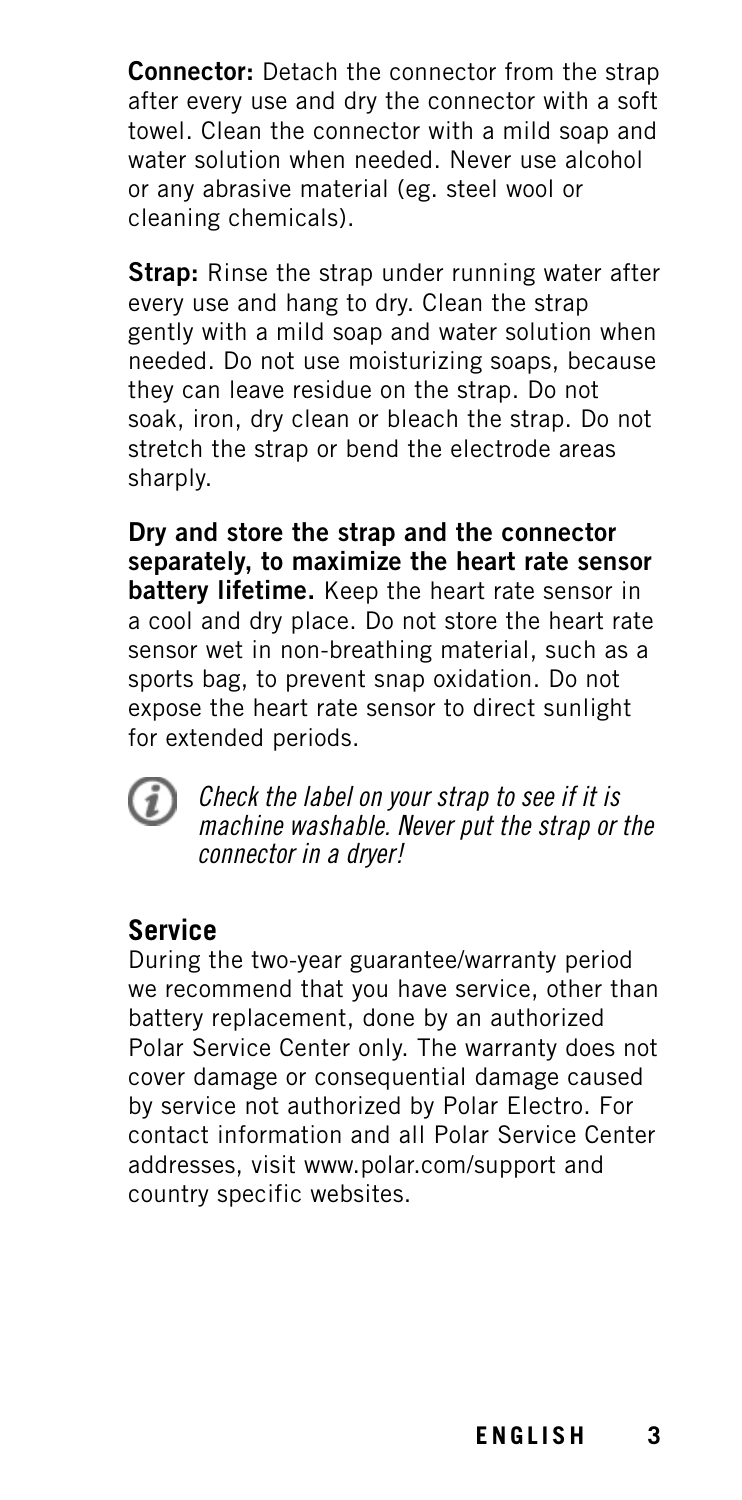#### **Changing Battery**

All connectors have user changeable batteries. To change the battery yourself, follow the instructions below, and see the markings on the connector and pictures on the back cover of this user manual.

- 1. Lever the battery cover open by using the clip on the strap. Picture C1.
- 2. Remove the old battery from the battery cover with a suitable sized small ridgid stick or bar, such as a toothpick. A non-metal tool is preferable. Be careful not to damage the battery cover. Picture C2.
- 3. Insert a new battery (CR 2025) inside the cover with the negative (-) side facing up. Picture C3.
- 4. Align the ledge on the battery cover with the slot on the connector and press the battery cover back into place. You should hear a snap. Picture C4.

When changing the battery, make sure the sealing ring is not damaged, in which case you should replace it with a new one to ensure the water resistance of the connector.

You can purchase the sealing ring/battery kits at well-equipped Polar retailers and authorized Polar Services. In the USA and Canada, the additional sealing rings are available at authorized Polar Service Centers. In the USA the sealing ring/battery kits are also available at www.shoppolar.com.



Keep batteries away from children. If swallowed, contact a doctor immediately. Batteries should be properly disposed of according to local regulations.

Caution: Risk of explosion if battery is replaced by an incorrect type. Dispose of batteries according to the instructions.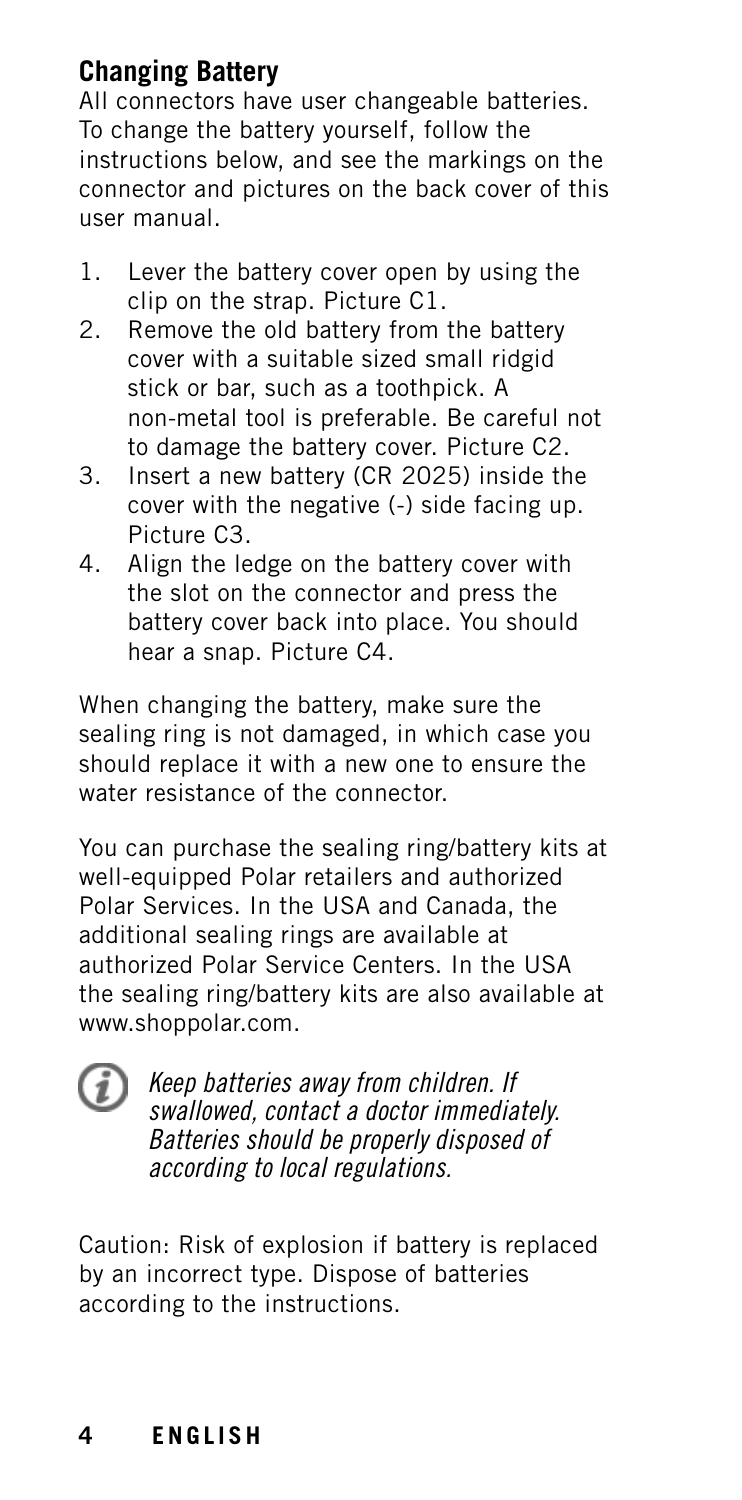#### **Precautions**

For allergy information, see the listed materials in Technical Specifications. Avoid skin reactions by wearing the heart rate sensor over a shirt, moistened under the electrodes.



The combined impact of moisture and intense abrasion may cause a black color to come off the heart rate sensor's surface, possibly staining light-colored clothes. If you use perfume or insect repellent on your skin, you must ensure that it does not come into contact with the heart rate sensor.

| <b>Battery type</b>      | CR 2025                                                               |
|--------------------------|-----------------------------------------------------------------------|
| Battery sealing ring     | 0-ring 20.0 x 0.90<br>Material Silicone                               |
| Polar H1 battery life    | 1500 h                                                                |
| Polar H2 battery life    | 800 h                                                                 |
| Operating<br>temperature | 14 °F to 122 °F / -10<br>°C to +50 $^{\circ}$ C                       |
| Connector material       | ABS                                                                   |
| Strap material           | 38% Polyamide, 29%<br>Polyurethane, 20%<br>Elastane, 13%<br>Polyester |

#### **Technical Specifications**

The Polar heart rate sensors apply the following patented technology, among others:

• OwnCode<sup>®</sup> coded transmission

#### **Limited International Polar Guarantee**

- This guarantee does not affect the consumer's statutory rights under applicable national or state laws in force, or the consumer's rights against the dealer arising from their sales/purchase contract.
- This limited Polar international guarantee is issued by Polar Electro Inc. for consumers who have purchased this product in the USA or Canada. This limited Polar international guarantee is issued by Polar Electro Oy for consumers who have purchased this product in other countries.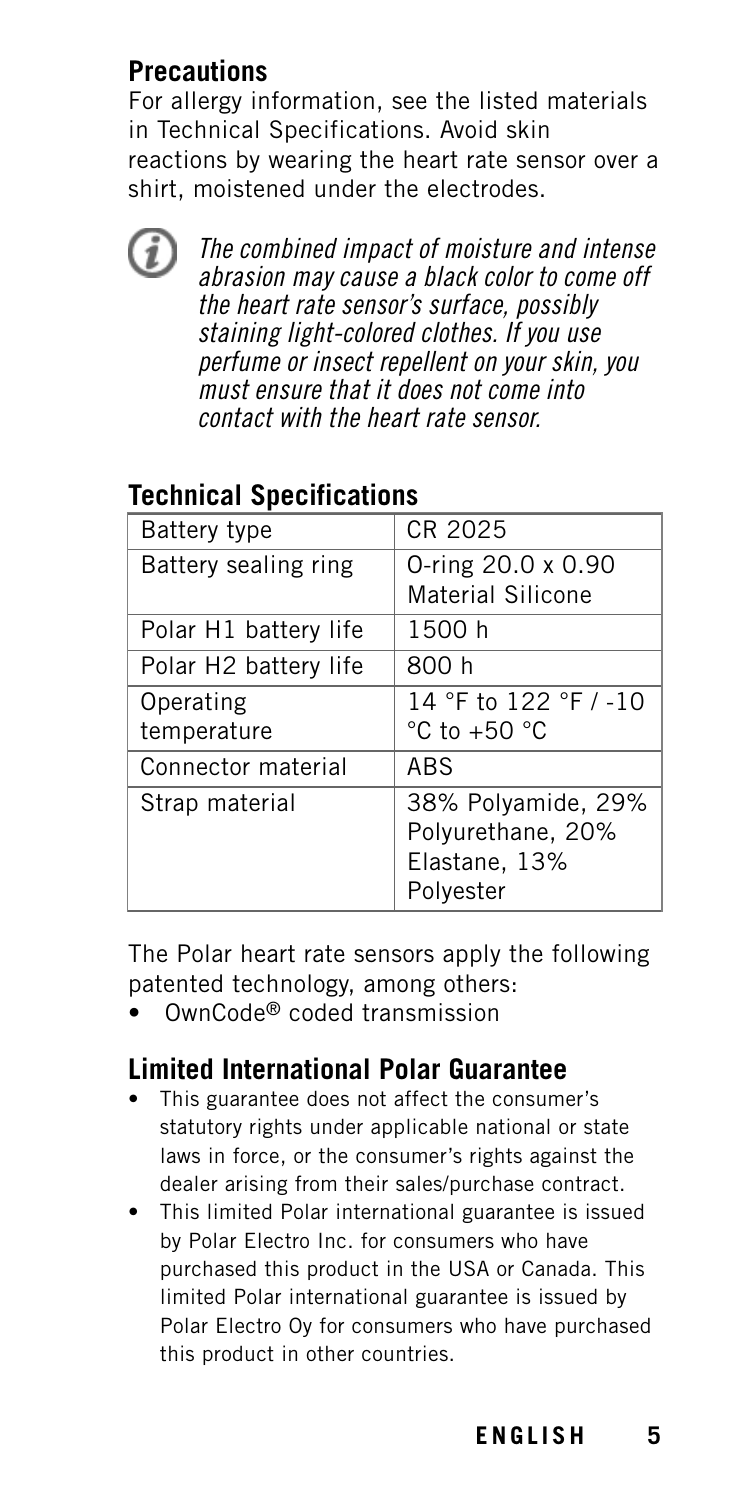- Polar Electro Oy/Polar Electro Inc. guarantees the original consumer/purchaser of this device that the product will be free from defects in material or workmanship for two (2) years from the date of purchase.
- **The receipt of the original purchase is your proof of purchase!**
- The guarantee does not cover the battery, normal wear and tear, damage due to misuse, abuse, accidents or non-compliance with the precautions; improper maintenance, commercial use, cracked, broken or scratched cases/displays, armband, elastic strap and Polar apparel.
- The guarantee does not cover any damage/s, losses, costs or expenses, direct, indirect or incidental, consequential or special, arising out of, or related to the product.
- Items purchased second hand are not covered by the two (2) year warranty, unless otherwise stipulated by local law.
- During the guarantee period, the product will be either repaired or replaced at any of the authorized Polar Service Centers regardless of the country of purchase.

Guarantee with respect to any product will be limited to countries where the product has been initially marketed.

# C E 0537

This product is compliant with the Directives 93/42/EEC, 1999/5/EC and 2011/65/EU. The relevant Declaration of Conformity is available at www.polar.com/support/.

Regulatory information is available at www.polar.com/support.

#### **Compliance Statement**

#### **Canada**

Polar Electro Oy has not approved any changes or modifications to this device by the user. Any changes or modifications could void the user's authority to operate the equipment.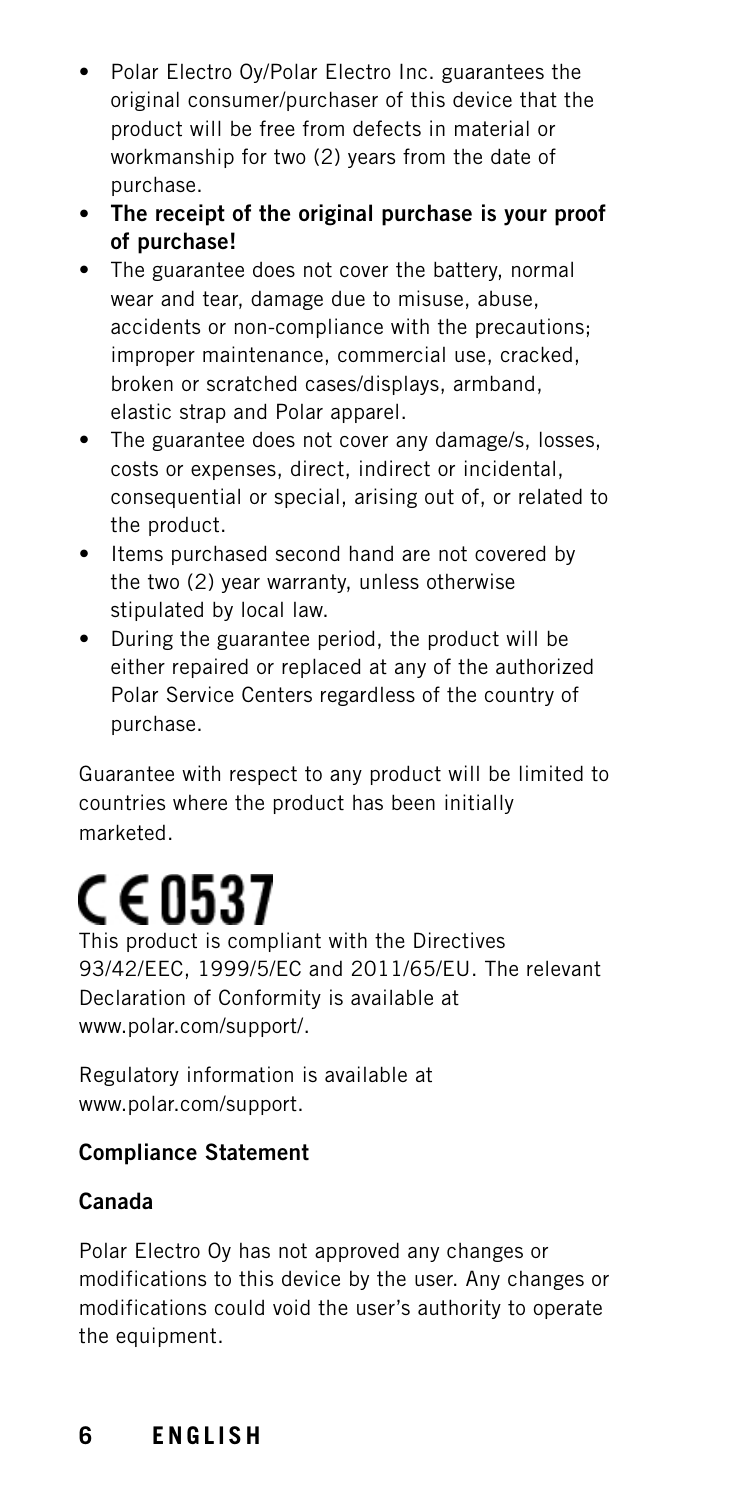Polar Electro Oy n'a approué aucune modification apportée à l'appareil par l'utilisateur, quelle qu'en soit la nature. Tout changement ou toute modification peuvent annuler le droit d'utilisation de l'appareil par l'utilisateur.

#### **Industry Canada (IC) regulatory information**

Under Industry Canada regulations, this radio transmitter may only operate using an antenna of a type and maximum (or lesser) gain approved for the transmitter by Industry Canada. To reduce potential radio interference to other users, the antenna type and its gain should be so chosen that the equivalent isotropically radiated power (e.i.r.p.) is not more than that necessary for successful communication.

This device complies with Industry Canada licence-exempt RSS standard(s). Operation is subject to the following two conditions: (1) this device may not cause interference, and (2) this device must accept any interference, including interference that may cause undesired operation of the device.

#### **Avis de conformité à la réglementation d'Industrie Canada**

Conformément à la réglementation d'Industrie Canada, le présent émetteur radio peut fonctionner avec une antenne d'un type et d'un gain maximal (ou inférieur) approuvé pour l'émetteur par Industrie Canada. Dans le but de réduire les risques de brouillage radioélectrique à l'intention des autres utilisateurs, il faut choisir le type d'antenne et son gain de sorte que la puissance isotrope rayonnée équivalente (p.i.r.e.) ne dépasse pas l'intensité nécessaire à l'établissement d'une communication satisfaisante.

Le présent appareil est conforme aux CNR d'Industrie Canada applicables aux appareils radio exempts de licence. L'exploitation est autorisée aux deux conditions suivantes : (1) l'appareil ne doit pas produire de brouillage, et (2) l'utilisateur de l'appareil doit accepter tout brouillage radioélectrique subi, même si le brouillage est susceptible d'en compromettre le fonctionnement.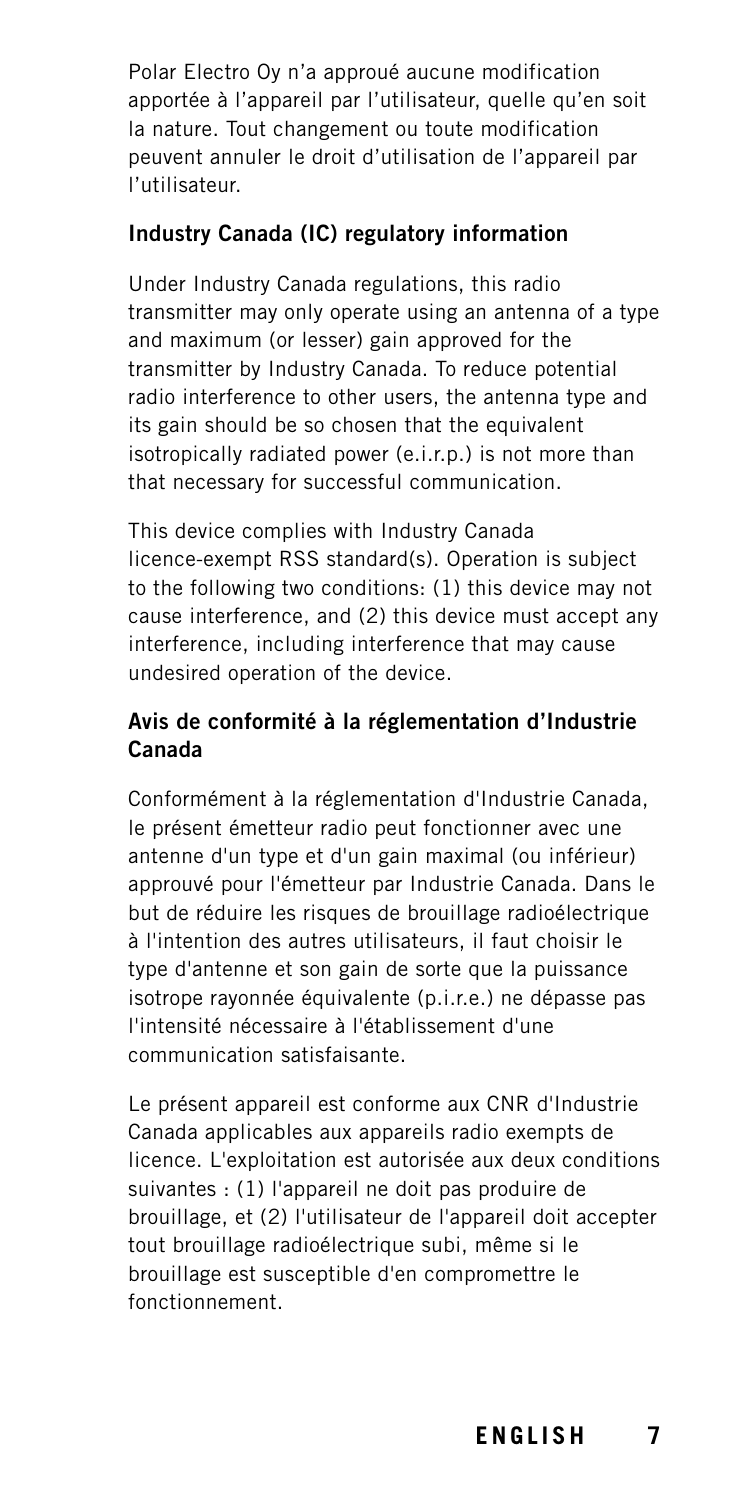#### **Class B digital device notice**

This Class B digital apparatus complies with Canadian ICES-003, RSS-Gen and RSS-210.

Cet appareil numérique de la classe B est conforme à la norme NMB-003, CNR-Gen et CNR-210 du Canada.

#### **USA**

Polar Electro Oy has not approved any changes or modifications to this device by the user. Any changes or modifications could void the user's authority to operate the equipment.

#### **FCC regulatory information**

This device complies with part 15 of the FCC rules. Operation is subject to the following two conditions: (1) This device may not cause harmful interference, and (2) This device must accept any interference received, including interference that may cause undesired operation.

**Note:** This equipment has been tested and found to comply with the limits for a Class B digital device, pursuant to part 15 of the FCC Rules. These limits are designed to provide reasonable protection against harmful interference in a residential installation. This equipment generates, uses and can radiate radio frequency energy and, if not installed and used in accordance with the instructions, may cause harmful interference to radio communications. However, there is no guarantee that interference will not occur in a particular installation.

If this equipment does cause harmful interference to radio or television reception, which can be determined by turning the equipment off and on, the user is encouraged to try to correct the interference by one or more of the following measures:

- 1. Reorient or relocate the receiving antenna.
- 2. Increase the separation between the equipment and receiver.
- 3. Connect the equipment into an outlet on a circuit different from that to which the receiver is connected.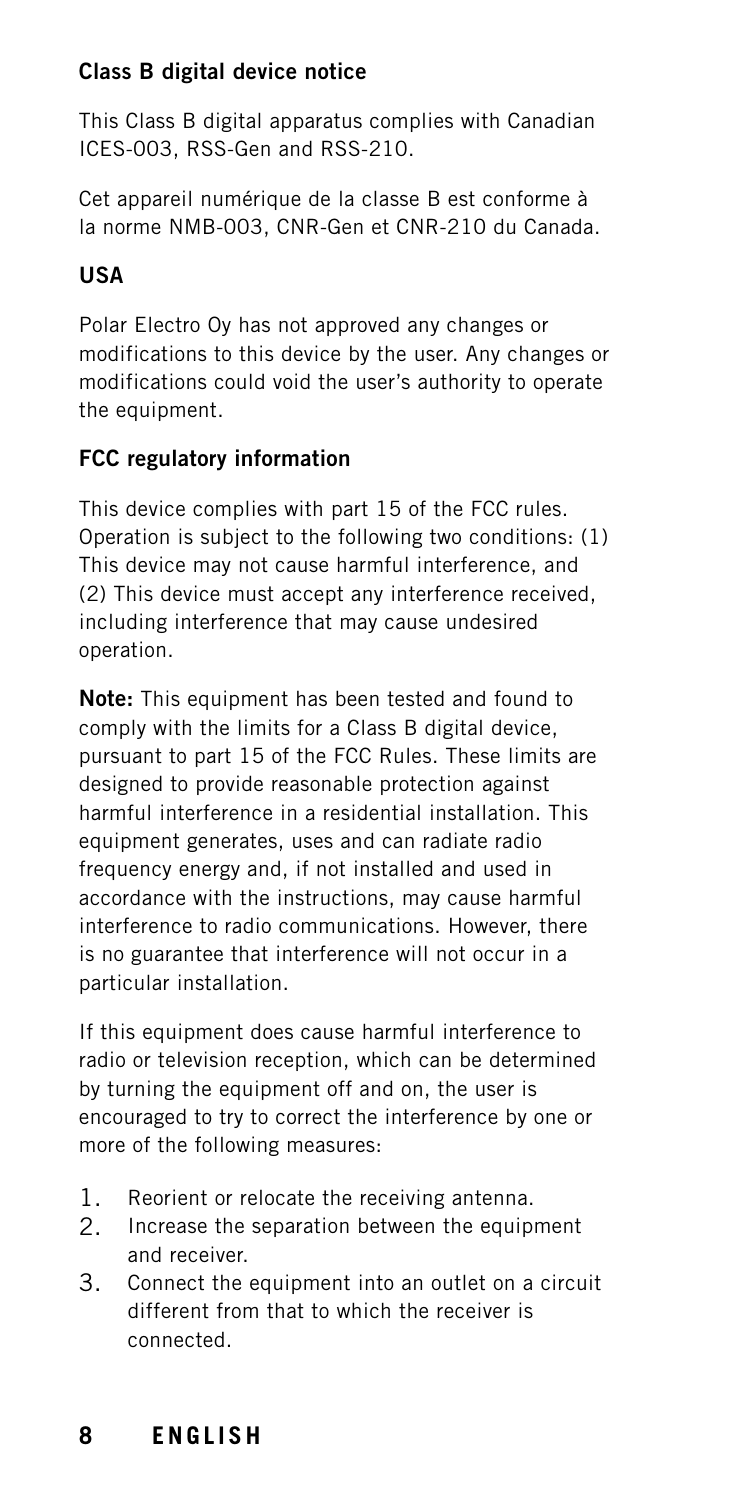4. Consult the dealer or an experienced radio/ TV technician for help.

This product emits radio frequency energy, but the radiated output power of this device is far below the FCC radio frequency exposure limits. This equipment complies with FCC RF radiation exposure limits forth for an uncontrolled environment. Nevertheless, the device should be used in such a manner that the potential for human contact with the antenna during normal operation is minimized.



This crossed out wheeled bin marking shows that Polar products are electronic devices and are in the scope of Directive 2002/96/EC of the European Parliament and of the Council on waste electrical and electronic equipment (WEEE) and batteries and accumulators used in products are in the scope of Directive 2006/66/EC of the European Parliament and of the Council of 6 September 2006 on batteries and accumulators and waste batteries and accumulators. These products and batteries/accumulators inside Polar products should thus be disposed of separately in EU countries.



This marking shows that the product is protected against electric shocks.

Copyright © 2013 Polar Electro Oy, FI-90440 KEMPELE.

Polar Electro Oy is a ISO 9001:2008 certified company.

All rights reserved. No part of this manual may be used or reproduced in any form or by any means without prior written permission of Polar Electro Oy. The names and logos marked with a ® symbol in this user's manual or in the package of this product are registered trademarks of Polar Electro Oy.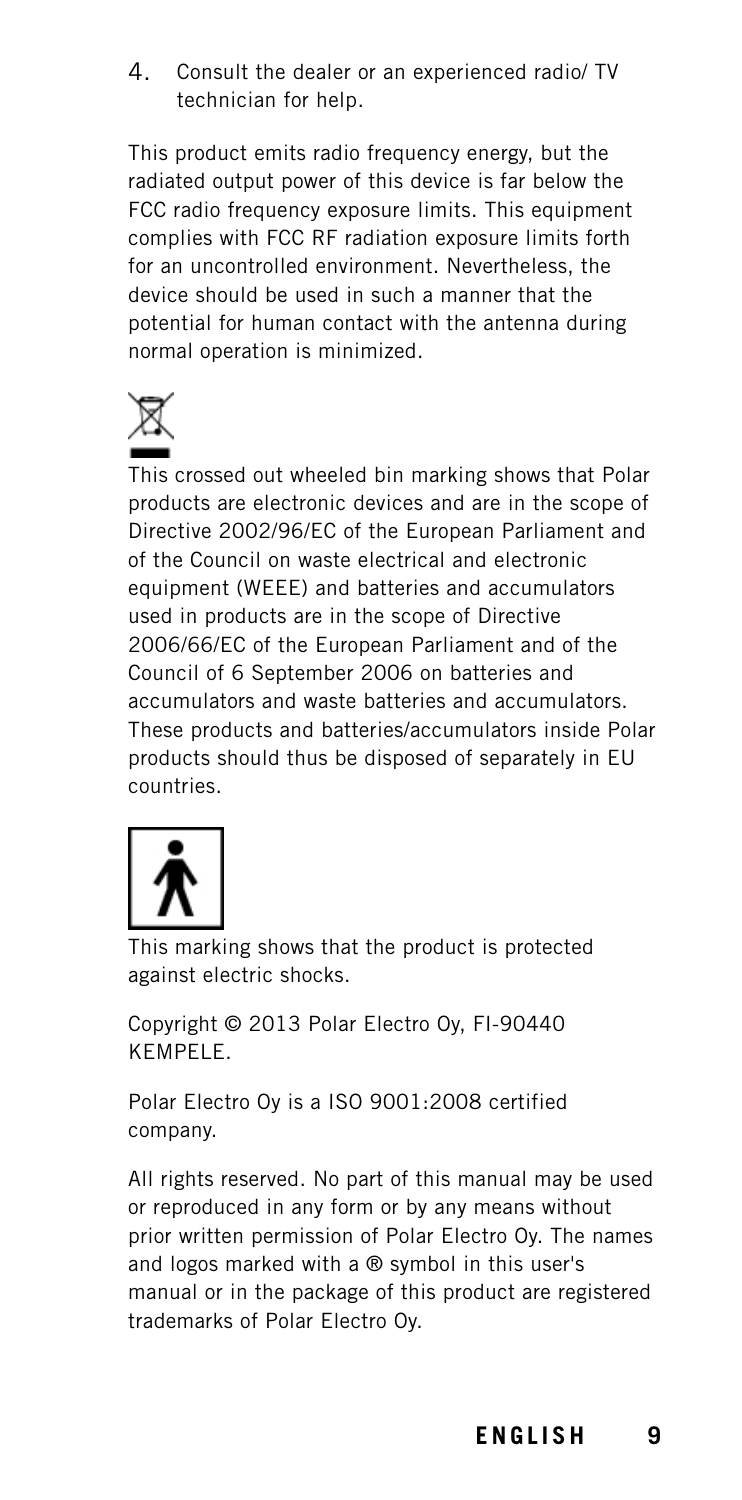#### **Disclaimer**

The material in this manual is for informational purposes only. The products it describes are subject to change without prior notice, due to the manufacturer's continuous development program.

Polar Electro Inc. / Polar Electro Oy makes no representations or warranties with respect to this manual or with respect to the products described herein.

Polar Electro Inc. / Polar Electro Oy shall not be liable for any damages, losses, costs or expenses, direct, indirect or incidental, consequential or special, arising out of, or related to the use of this material or the products described herein.

Polar H1 and H2 heart rate sensors are covered by the following patent documents: FI23471, US D492999SS, EU0046107-002, EU0046107-003. Polar H1 and H2 are also covered by the following patent documents: FI96380, EP0665947, US5611346, JP3568954, FI115084, EP1543769, US7418237. Other patents pending.

www.polar.com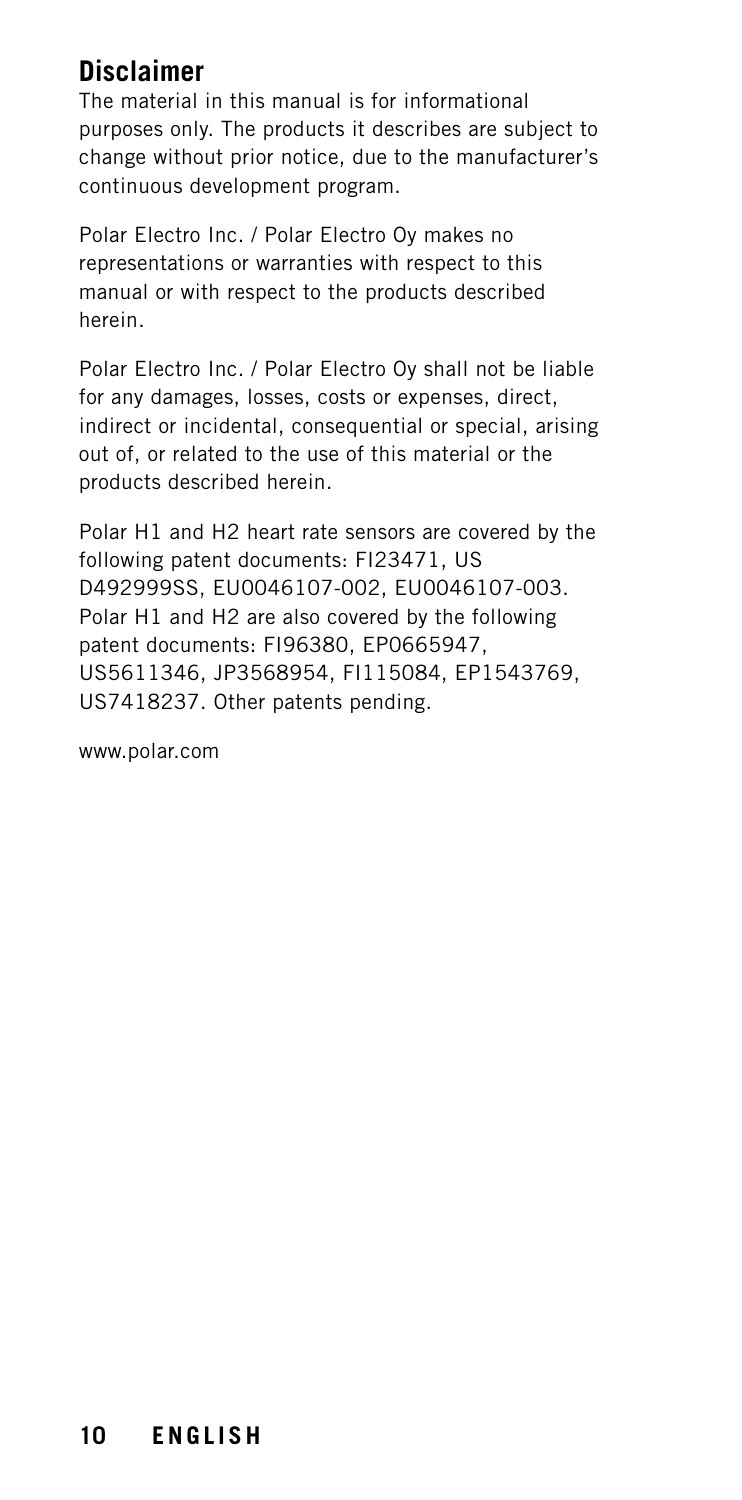